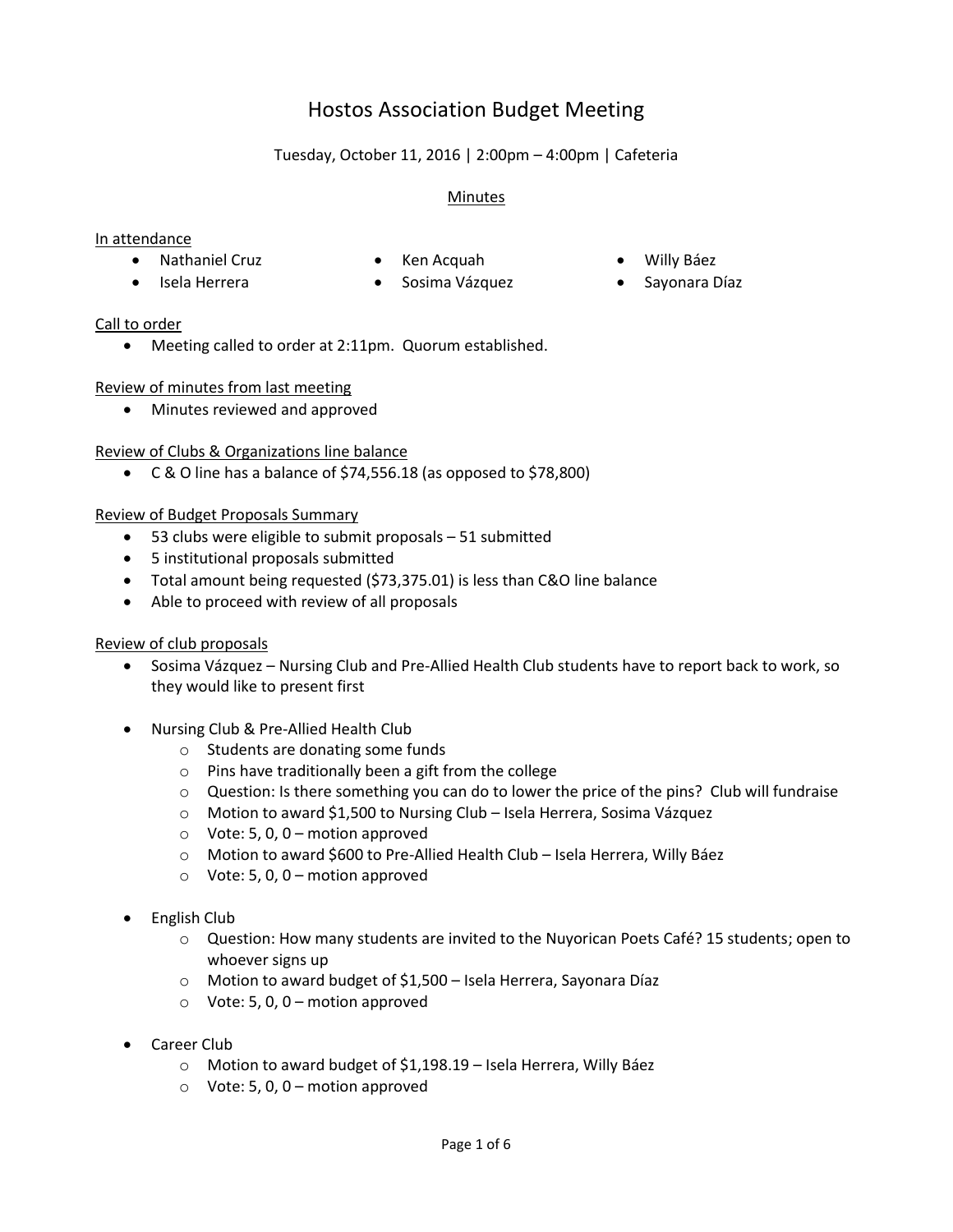- Theater Club
	- o Motion to award budget of \$1,500 Isela Herrera, Sayonara Díaz
	- $\circ$  Vote: 5, 0, 0 motion approved
- Community Health Club
	- o Motion to award budget of \$1,500.50 Isela Herrera, Sosima Vázquez
	- $\circ$  Vote: 5, 0, 0 motion approved
- Health & Nutrition Club
	- o Tabled no representative present
- Supplemental Instruction (SI) Club
	- o We are one of the top academic clubs, so we hope to receive the full budget
	- o Lower the value of the gift cards and the cost of food to stay within cap
	- o Motion to award budget of \$1,500 Sosima Vázquez, Isela Herrera
	- $\circ$  Vote: 5, 0, 0 motion approved
- Feminist Club
	- o Question: How did you select the facilitator? Returning volunteer from last semester
	- o Question: Can you find a cheaper suit or borrow one from Public Safety?
	- o Will award funds to raise awareness of club
	- o Motion to award budget of \$1,500 Isela Herrera, Sosima Vázquez
	- $\circ$  Vote: 5, 0, 0 motion approved
- Christian Messengers and New Hope & Success
	- o Motion to award budget of \$1,000 to each club Willy Báez, Sosima Vázquez
	- $\circ$  Vote: 5, 0, 0 motion approved
- Honors Club
	- o Tabled no representative present
- Veterans Club
	- o Veterans' event in conjunction with Athletics
	- o Question: What is the breakdown of the military band contract? Transportation plus food
	- o Cannot cover band at this time
	- o Tabled for further discussion
- Public Administration Club
	- $\circ$  Tabled no representative present
- ALMA Club
	- o Question: Who will be singing (at the karaoke event)? All of us
	- o Motion to award budget of \$1,500 Isela Herrera, Sosima Vázquez
	- $\circ$  Vote: 5, 0, 0 motion approved
- Teachers of the Future
	- o 3 classes coming to the event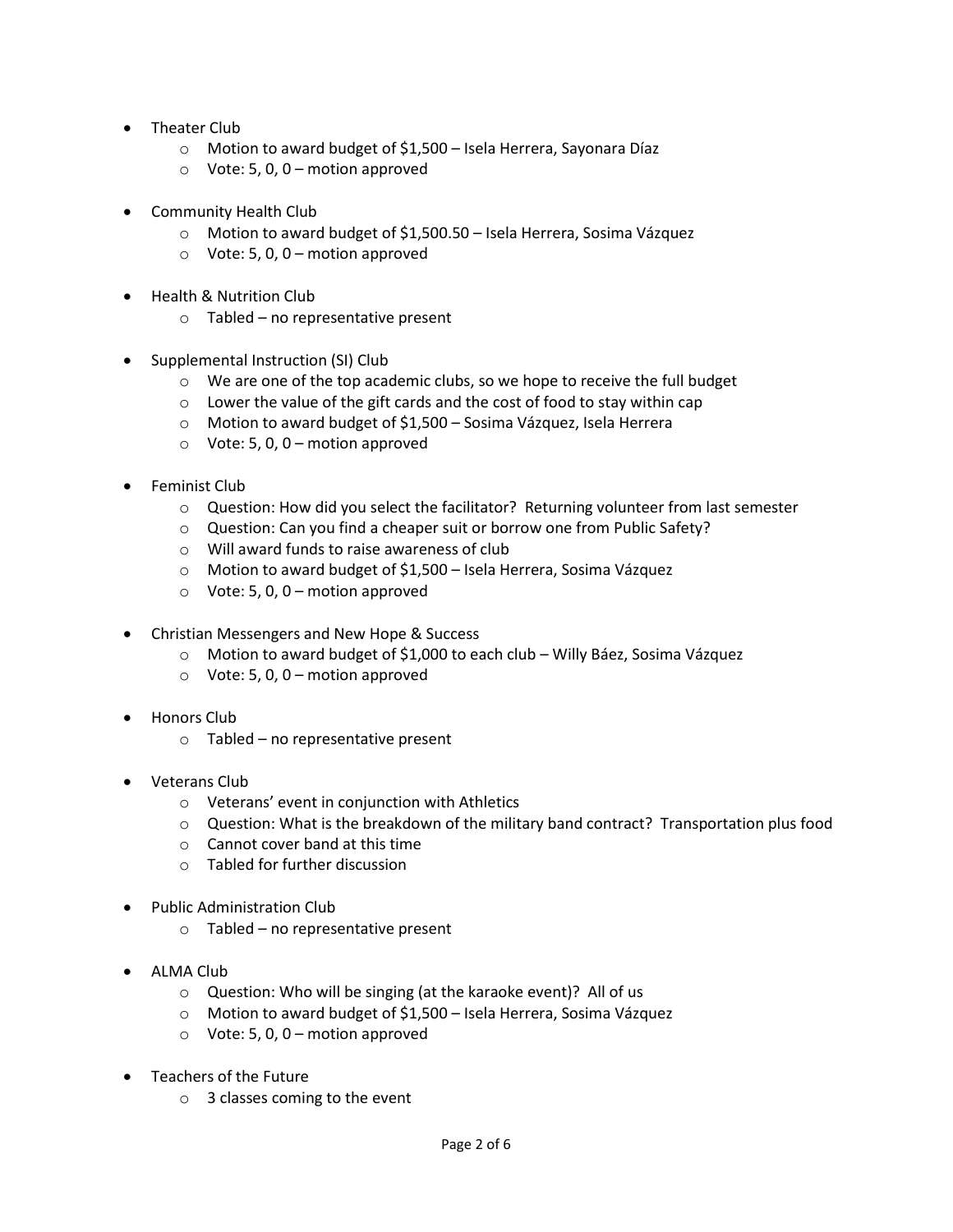- o Motion to award budget of \$600 Isela Herrera, Willy Báez
- $\circ$  Vote: 5, 0, 0 motion approved
- Comic Book Club
	- $\circ$  Tabled no representative present
- Black Student Union (BSU)
	- o Tabled no representative present
- Caribbean Students Association
	- o Tabled no representative present
- Latin Dance Club
	- o Question: Will you videotape the events? Hoping to do so
	- o Motion to award budget of \$600 Isela Herrera, Willy Báez
	- $\circ$  Vote: 5, 0, 0 motion approved
- Video Game Club
	- $\circ$  Club is not just about playing games. We also promote socializing, communicating with others, having a good time and reducing stress
	- o Motion to award budget of \$1,311 Sosima Vázquez, Isela Herrera
	- $\circ$  Vote: 5, 0, 0 motion approved
- Game Design Club
	- o Preparing students to go to NYU or Parsons (for Game Design)
	- o Motion to award budget of \$974 Sosima Vázquez, Isela Herrera
	- $\circ$  Vote: 5, 0, 0 motion approved
- Science Club
	- o Sosima Vázquez museum admission is \$10 with school ID
	- o Question: What are the educational materials? Office supplies
	- o Jerry Rosa price of admission increases if you also go to the Planetarium
	- o Motion to award budget of \$1,437.50 Isela Herrera, Willy Báez
	- $\circ$  Vote: 5, 0, 0 motion approved
- Phi Theta Kappa (PTK)
	- o Will remove two pizzas to keep proposal within the budget cap
	- o Motion to award budget of \$1,500 Willy Báez, Isela Herrera
	- $\circ$  Vote: 5, 0, 0 motion approved
- Anime Club
	- o Question: Can you explain the proposed collaboration with the Video Game Club? It was a last minute discussion. They were supposed to include it in their proposal, but they forgot
	- o Motion to award budget of \$771.98 Sosima Vázquez, Isela Herrera
	- $\circ$  Vote: 5, 0, 0 motion approved
- CCSD at Hostos
	- o Motion to award budget of \$1,500 Isela Herrera, Sosima Vázquez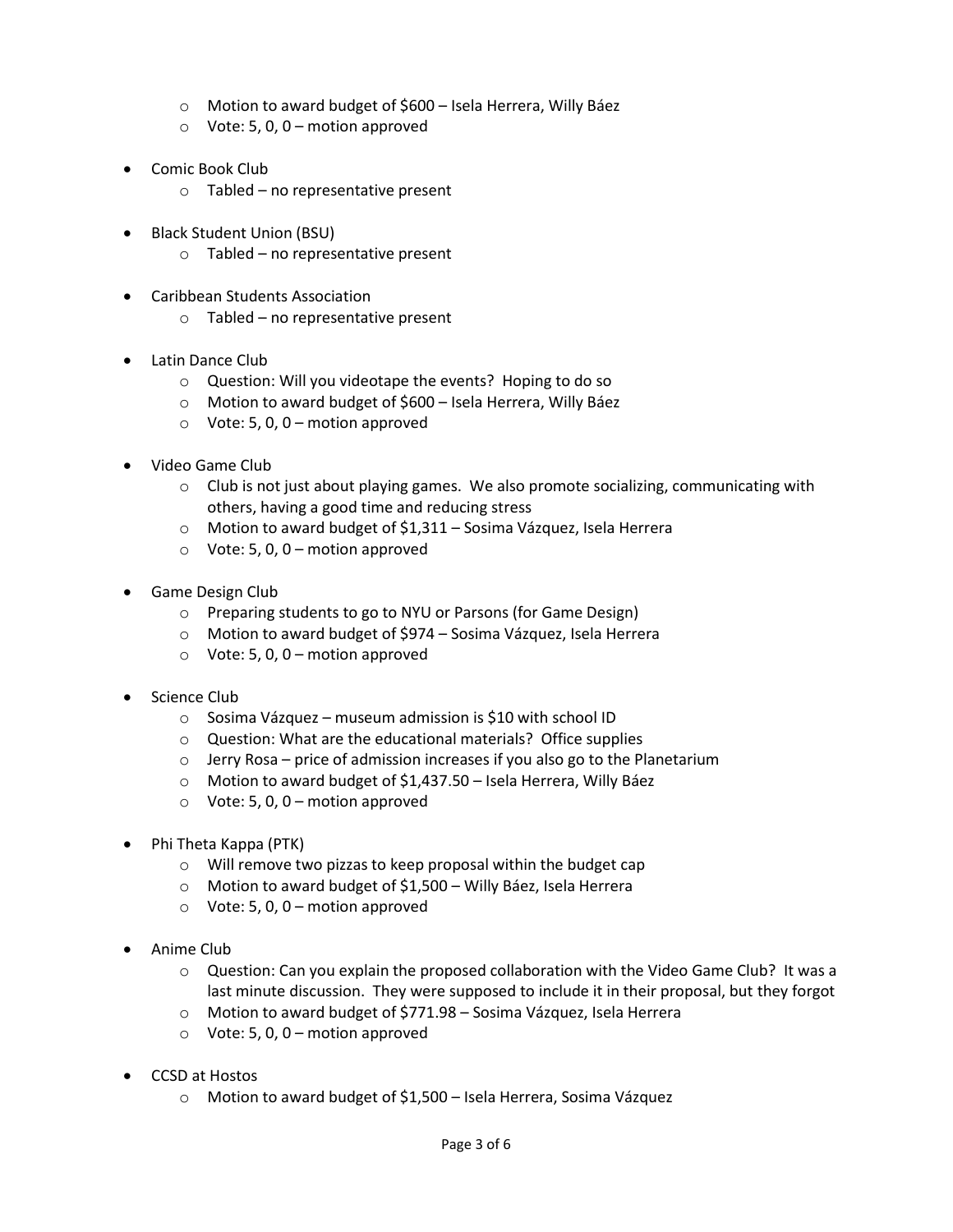- $\circ$  Vote: 5, 0, 0 motion approved
- X-Ray Club
	- o Trip to Bodies Exhibit falls within scope of practice
	- o Motion to award budget of \$1,500 Sosima Vázquez, Isela Herrera
	- $\circ$  Vote: 5, 0, 0 motion approved
- Physics Club
	- o Question: What are the experimental tools? A roller coaster and others
	- o Reducing food from \$270 to \$225 to keep proposal within cap
	- o Correction: Metrocards cost \$5.50, not \$6.00
	- o Question: Will you keep tools for the next generation? Yes
	- o Motion to award budget of \$1,500 Willy Báez, Sayonara Díaz
	- $\circ$  Vote: 5, 0, 0 motion approved
- Media Production Club and 5 Ps Club
	- o Question: Have you done any raw tapings? No, but soon
	- o Question: Where did you get the \$800 cost of security? From Student Activities
	- $\circ$  Jerry Rosa price ranges from \$800 to \$1,100 based on event and duration
	- o Motion to award budget of \$600 to Media Production Club Isela Herrera, Sosima Vázquez
	- $\circ$  Vote: 5, 0, 0 motion approved
	- o Motion to award budget of \$1,500 to 5 Ps Club Isela Herrera, Sosima Vázquez
	- $\circ$  Vote: 5, 0, 0 motion approved
- Digital Collective
	- $\circ$  Tabled no representative present
- Dental Hygiene Club
	- o Question: Where does the cake come from? From a well-known bakery
	- o Motion to award budget of \$1,500 Isela Herrera, Sayonara Díaz
	- $\circ$  Vote: 5, 0, 0 motion approved
- ASAP Club
	- o Sosima Vázquez would like to collaborate for Halloween event
	- o Motion to award budget of \$600 Isela Herrera, Sayonara Díaz
	- $\circ$  Vote: 5, 0, 0 motion approved
- Puerto Rican Student Organization
	- o Tabled no representative present
- Strive Club
	- o Motion to award budget of \$600 Isela Herrera, Sosima Vázquez
	- $\circ$  Vote: 5, 0, 0 motion approved
- Robotics Club
	- o Motion to award budget of \$1,500 Willy Báez, Sosima Vázquez
	- $\circ$  Vote: 5, 0, 0 motion approved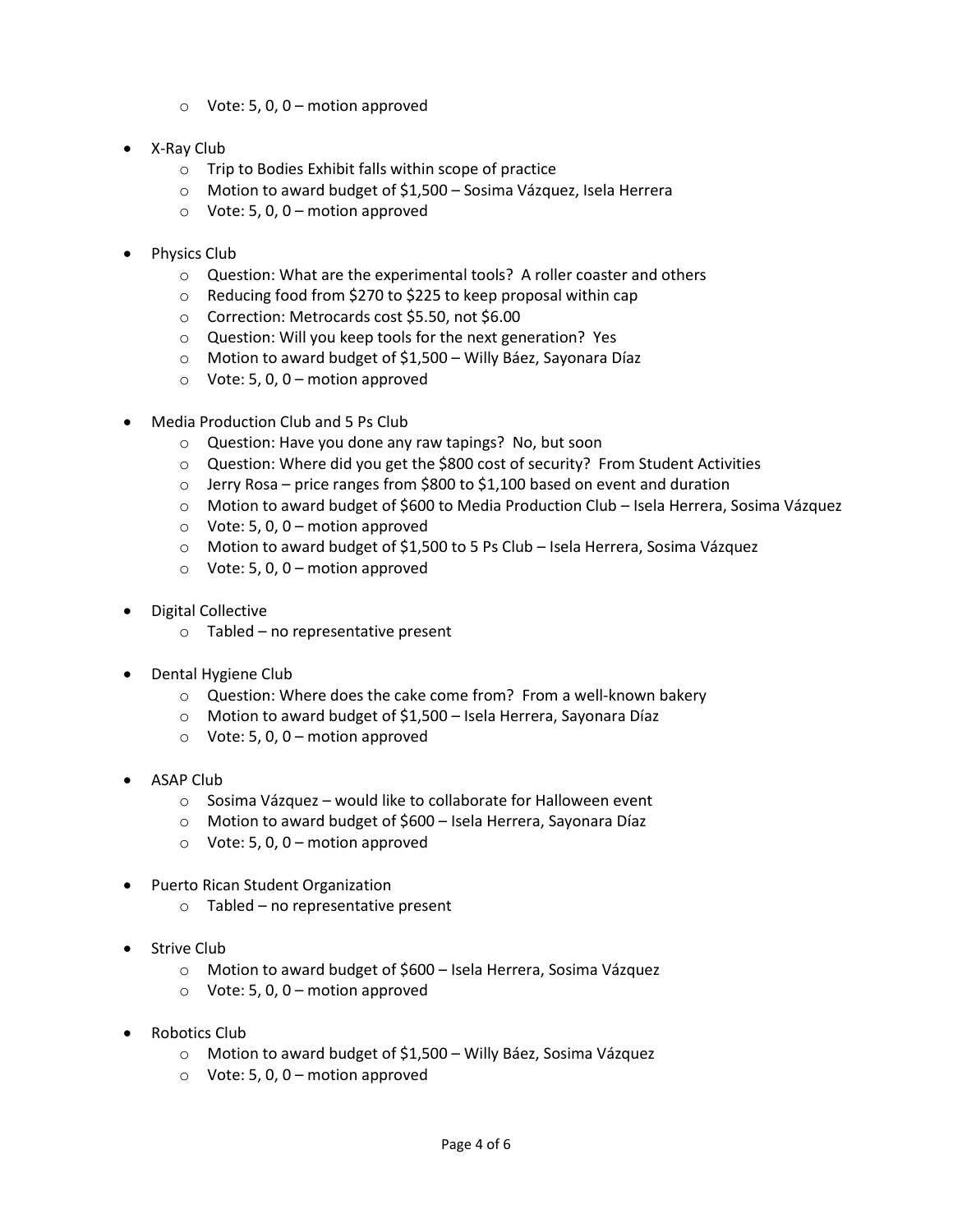- Art & Architecture Club
	- o Tabled student officer was not ready to present
- STEM Research Club
	- o Question: What games are you purchasing for \$200? Games to help students relate motion learning class with actual application
	- $\circ$  Question: What is the raspberry pi? Micro-processor and micro-controller
	- o Motion to award budget of \$1,307.46 Sosima Vázquez, Isela Herrera
	- $\circ$  Vote: 5, 0, 0 motion approved
- Environmental Club
	- o Actual amount is \$1,462.50
	- o Motion to award budget of \$1,462.50 Isela Herrera, Sosima Vázquez
	- $\circ$  Vote: 5, 0, 0 motion approved
- Hostos Dream Team
	- o Motion to award budget of \$1,500 Isela Herrera, Sosima Vázquez
	- $\circ$  Vote: 5, 0, 0 motion approved
- Muslim Club
	- o Motion to award budget of \$1,500 Isela Herrera, Sosima Vázquez
	- $\circ$  Vote: 5, 0, 0 motion approved
- A Cappella Club
	- $\circ$  No performances as of yet need time to rehearse
	- o Question: Are you planning something for Spring? Yes, 1-2 performances
	- o Suggestion: Collaborate on Media Production/5 Ps Talent Show
	- o Motion to award budget of \$600 Isela Herrera, Sosima Vázquez
	- $\circ$  Vote: 5, 0, 0 motion approved
- Aging & Health Club
	- o Tabled no representative present
- Social Latin Club
	- o Sosima Vázquez proposal submitted late, budget reduced to \$1,000
	- o Motion to award budget of \$1,000 Isela Herrera, Sayonara Díaz
	- $\circ$  Vote: 5, 0, 0 motion approved
- CASAS Club
	- o Motion to award budget of \$1,000 Isela Herrera, Sosima Vázquez
	- $\circ$  Vote: 5, 0, 0 motion approved
- Dominican Club
	- o Motion to award budget of \$1,000 Isela Herrera, Sosima Vázquez
	- $\circ$  Vote: 5, 0, 0 motion approved
- College Discovery Club
	- o Midnight Run event not taking place at midnight, will be held in the evening instead